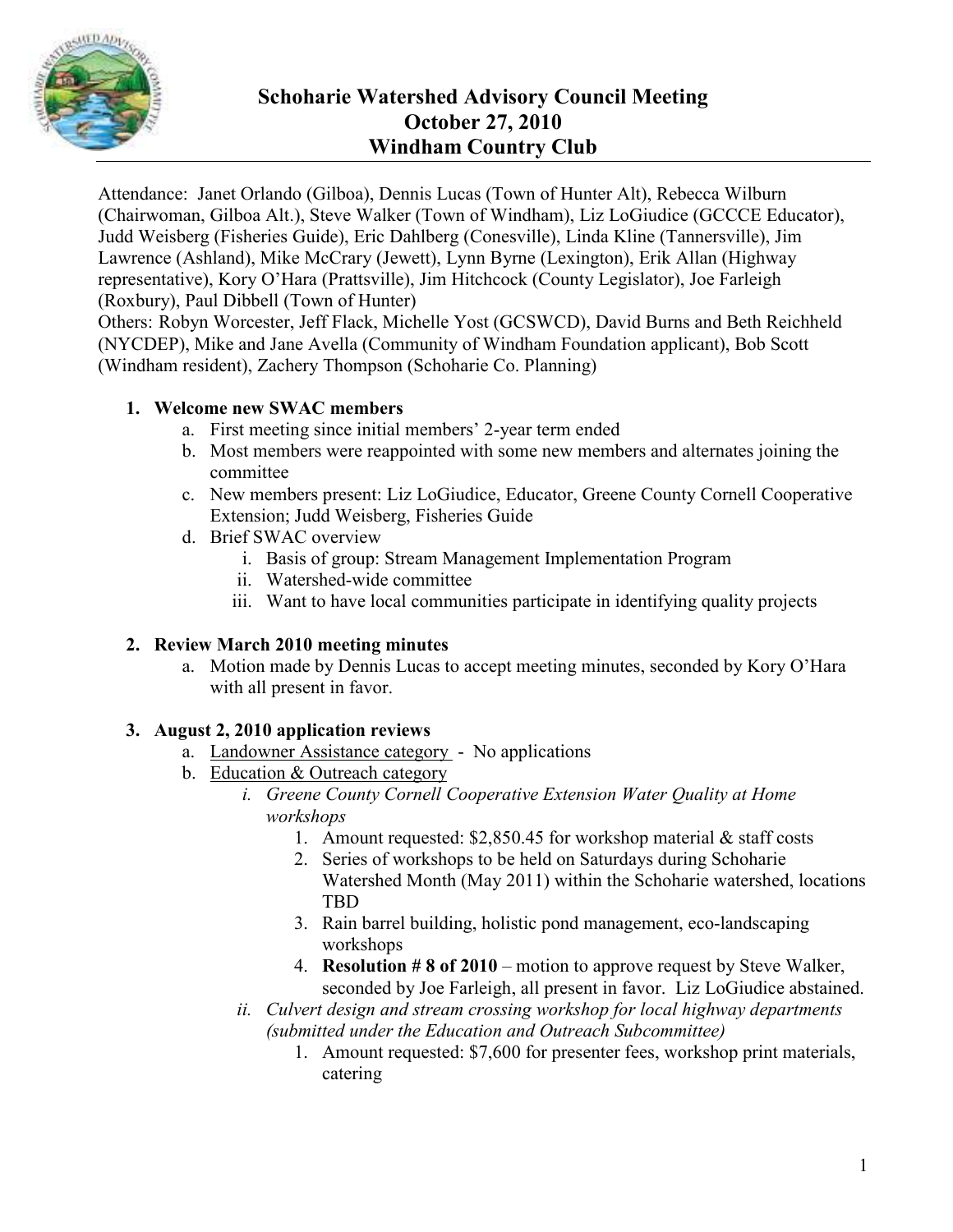- o Dual application with Highway & Infrastructure category, \$50,000 for engineer retainer, voted on separately (see below)
- 2. Leading culvert design personnel will present at full day workshop
- 3. Education on culvert design was rated high as an unmet need by local highway departments
- 4. Mike McCrary recommended that town council members attend the workshop as well to gain more technical understanding of projects. Suggested a representative be present from each municipality.
- 5. Mileage & meals will be covered for program attendees
- 6. Town highway superintendents will have to attend the workshop in order to receive funds for engineer assistance from the \$50,000 Highway & Infrastructure aspect of this grant
- 7. **Resolution # 9 of 2010** motion to approve request by Lynn Byrne, seconded by Mike McCrary with all present in favor
- *iii. CD Lane Family Day, Community of Windham Foundation* 
	- 1. Amount requested: \$800 for water-focused family activities
		- a. Adaptive Sports Foundation kayak/canoe demonstrations, guided nature walk, water-related art activity for kids, possibly some water quality testing with Schoharie River Center
	- 2. Coordinate efforts with Windham Chamber of Commerce for scavenger hunt and BBQ (grant funds will not be used for food)
	- 3. Involve local experts in activities (nature guide, fishing demonstrations, etc.)
	- 4. Mike M. noted there may be commercial sponsorship opportunities through Windham Chamber of Commerce if enough time is allowed for scavenger hunt planning
	- 5. **Resolution # 10 of 2010** motion to fund proposal for \$630 (less \$170 food cost) by Joe Farleigh, seconded by Kory O'Hara with all present in favor
- *iv. Amount left in category after Round 3 funding approval: \$61,082.55*

#### c. Recreation & Habitat Improvement category

- *i. Lexington Pocket Stream Access Park*
	- 1. Amount requested: \$4,200 for park improvements
		- a. Riparian buffer plantings, plant species interpretive signs, walkway material, stream access, educational kiosk
	- 2. Lynn Byrne reported this is the first recreational & habitat improvement in the Town of Lexington in a long time and is a shared community goal
	- 3. Park was planted Saturday, Oct. 23, 2010 with seedlings from GCSWCD's Plant Materials Center with the help of local volunteers
	- 4. Long term goal is to get kids  $&$  local community out to the stream to enjoy it and investigate its aquatic life
	- 5. The highway department currently maintains the parcel and will continue to do so in the future
	- 6. Since this parcel is completely in the floodplain, anything installed will have to be securely anchored down or a plan to remove items when flood waters threaten to overtop the bank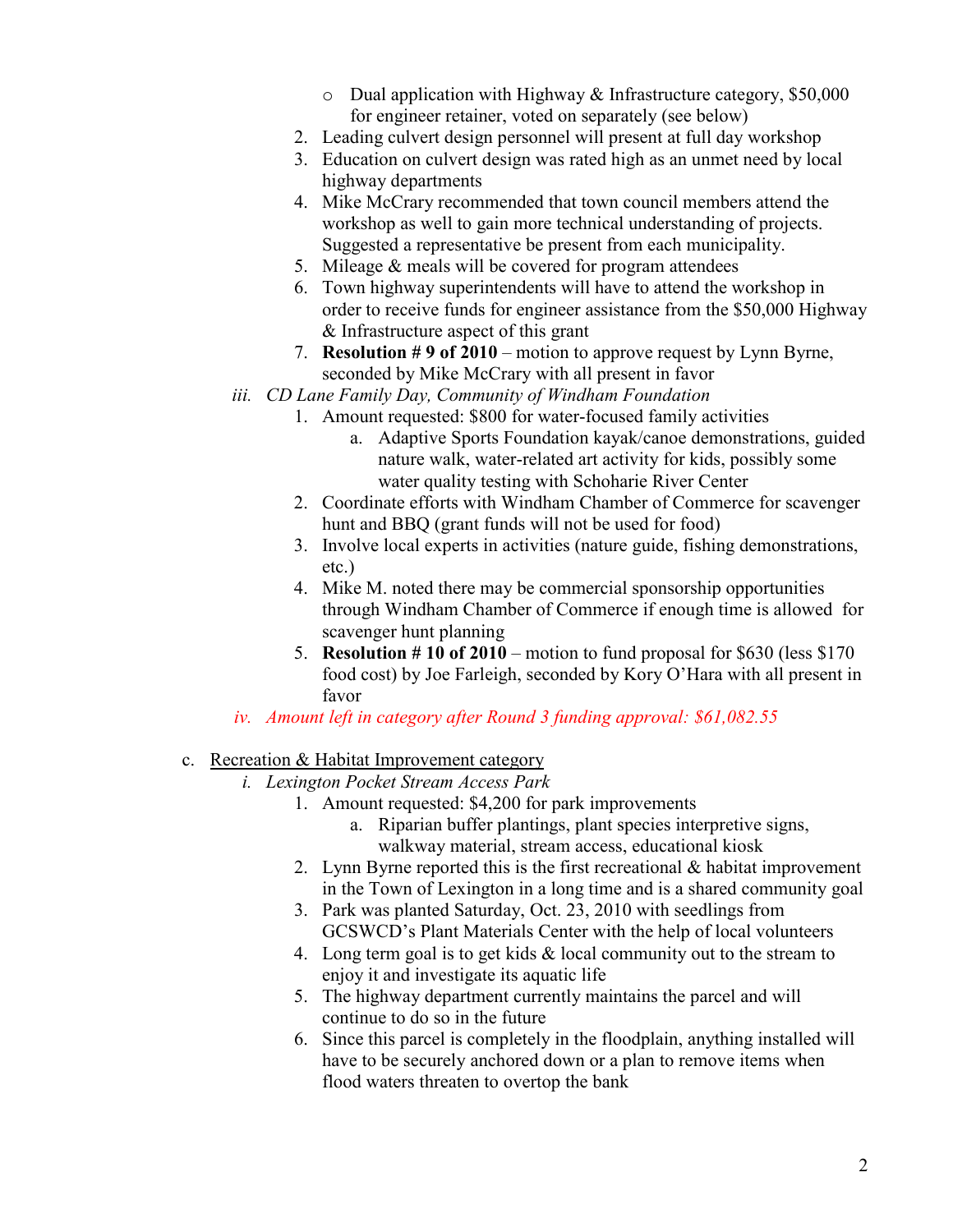- 7. Suggestion to do a park dedication in May 2011 during Schoharie Watershed Month
- 8. Judd W. said the park has great potential to be a focal point for the community and impart stream and watershed information
- 9. Lexington will purchase and build benches for the park, and contractors will be approached for donated walkway material.
- 10. **Resolution # 11 of 2010** motion to approve funding request made by Judd Weisberg, seconded by Janet Orlando with all present in favor.
- *ii. Amount left in category after Round 3 funding approval: \$170,800*
- d. Stormwater category
	- *i. Mitchell Hollow Road Stormwater Sewer on County Route 21* 
		- 1. Amount requested: \$75,000 for project costs (design, engineer, contractor, materials, etc.) is based on previous estimate obtained by Greene County Highway Dept.
		- 2. Stormwater problems are partly from miscalculated drainage design from DOT, which they are willing to address
		- 3. Install stormwater sewer to alleviate flooding, include drop inlets, improve conveyance, incorporate water quality treatment (bioswale, wetland, infiltration basin)
		- 4. There are topographic & infrastructure restraints making this project difficult & costly
		- 5. GCSWCD & GC Highway Dept are currently working with Delaware Engineering on full budget including project design. It is expected Greene County Highway will provide in-house engineering services.
		- 6. Project was evaluated by internal technicians and supported noting it will alleviate health & safety issues
		- 7. Funding cap/project in this category is \$75,000, with this project having the potential to cost much more. If project overruns budget, will need to acquire alternate funding.
		- 8. **Resolution # 12 of 2010** motion to conditionally approve funding request until more information is provided made by Eric Dahlberg, seconded by Jim Lawrence with all present in favor
	- *ii. Amount left in category after Round 3 funding approval: \$180,025.50*

### e. Highway & Infrastructure category

- *i. \$50,000 retainer for culvert engineering & design throughout the watershed (submitted on behalf of the Highway subcommittee)* 
	- 1. GCSWCD will hire an engineer firm(s) to be on retainer for local highway departments to apply for culvert designs. Towns will submit to GCSWCD a problem culvert for design (must attend culvert workshop) to determine if the culvert is a top concern for water quality or fish passage, and if it so, the community can receive funding for design work. As time allows, GCSWCD staff will do the design work in-house and work with firm(s) to review design plans and sign off.
	- 2. Kory O'Hara stated that there should be a cap on the engineering services for each project: 15% of project cost, which was previously established by the SWAC.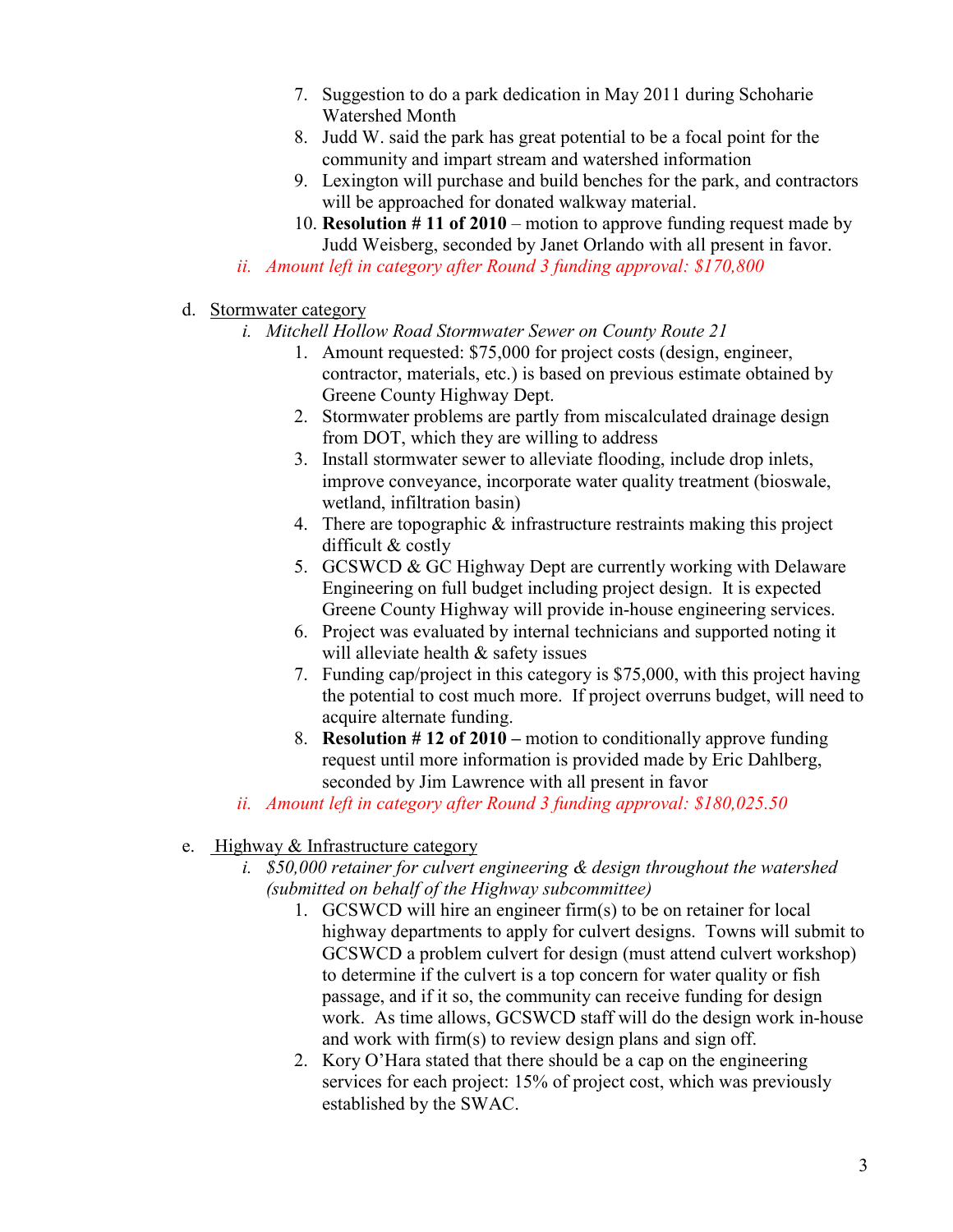- 3. Lynn Byrne noted that \$50,000 would not be enough money to resolve many of the culvert issues in the watershed and the initiative could use more money
	- a. Jeff Flack agreed, but said that it is always possible to submit another grant application to receive more funds
- 4. **Resolution # 13 of 2010** motion to approve funding request made by Jim Lawrence, seconded by Lynn Byrne with all present in favor
- *ii. Cranberry Road Culvert Upgrade* 
	- 1. Amount requested: \$69,512.40 for project costs (design, engineer, contractor, materials, etc.)
	- 2. Project involves an undersized culvert on Cranberry Rd. in Town of Hunter (off County Route 23C) causing infrastructure, water conveyance & fish passage constraints
	- 3. Jeff Flack reported internal staff reviewed, identified in conjunction with highway superintendent and feel this is a good project. The drainage calculation still needs to be defined which will put a more exact cost on the project.
	- 4. **Resolution # 14 of 2010** motion to approve funding request by Steve Walker, seconded by Joe Farleigh with all present in favor
- *iii. Amount left in category after Round 3 funding approval: \$100,731.60*

## **4. Program evaluation**

- a. How do you feel the program is going overall? What suggestions do you have for improving local input?
	- i. Dennis Lucas stated that he feels the program is going very well. The SWAC is touching on a number of watershed issues, and is incorporating a wide range of programs and projects
	- ii. Linda Kline brought up the issue of children's education on watershed topics and whether that is an area SWAC should invest more time and money
		- 1. Chairwoman Wilburn replied that there are water-quality focused school programs/curricula (example: Gilboa schools)
		- 2. Joe Farleigh reminded the group the CWC has a watershed education grants program that is far-reaching and used by many local schools
		- 3. Judd Weisberg stated his experience has shown there never can be enough focus on education and would like to see more
	- iii. Michelle Yost stated that this meeting was the best attended since the initial SWAC meeting and that it is important to keep the momentum going
	- iv. Overall, everyone seems comfortable with the direction the SWAC is going in and the information that goes out before meetings is helpful
- b. Committee input in the SPDES permit review for next year. Are there project categories you feel should be enhanced or expanded that address water quality and community sustainability?
	- i. Current SPDES permit will be up in September 2011. Chairwoman Wilburn noted there is typically a six month window for review before issuance.
		- 1. Money to fund the SMIP program originally came from the SPDES permit from Sept. 2006 that DEC issued to DEP for the Shandaken Tunnel permit discharge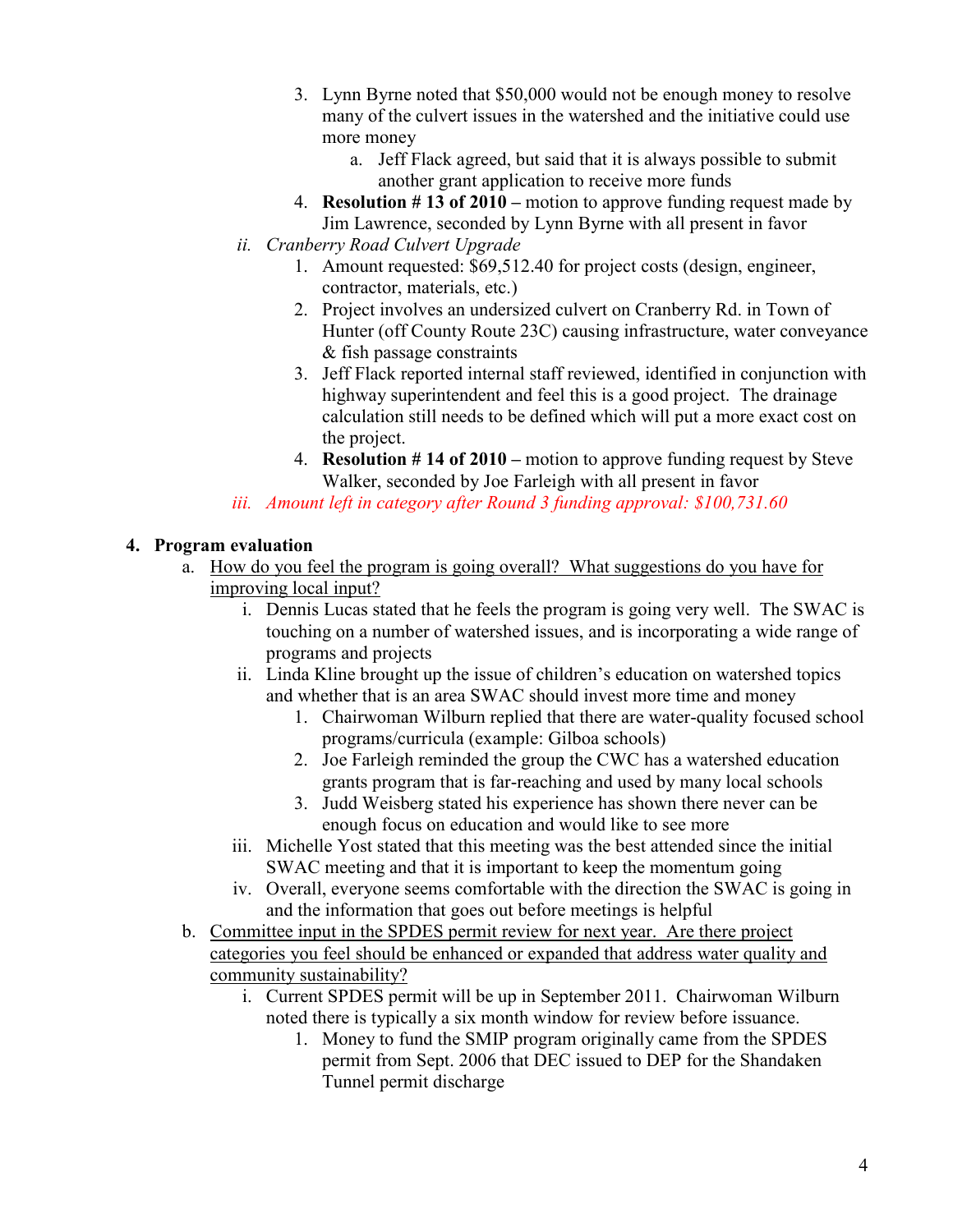- 2. Although there is no guarantee future funding will be forthcoming, the committee hopes and expects there will be more to implement the locally-based initiative
- ii. Michelle Yost noted that the Hunter Corridor Study meeting on Oct. 20, 2010 was well attended by regulator agencies and fostered a productive discussion. One important topic relevant to all is the need for a designated Schoharie basin stormwater specialist to be a resource for the local communities.
- iii. One attendee noted that there is a severe lack of jobs in Greene County (especially on the Mountaintop) and questioned was there anything that this program can do to create jobs.
	- 1. Michelle Yost replied that there are other economic development grant programs, and the SWAC funds are primarily for water quality improvement projects. However, some of the SMIP projects do generate some economic benefits for the basin in contracting jobs and public events, such as the Batavia Kill Stream Celebration and Schoharie Watershed Week
	- 2. Dennis Lucas noted that it is important to use the SWAC funds to maintain failing infrastructure in order to feed the Mountaintop's tourist economy.

## **5. Existing Project Updates (refer to handout)**

- a. Dave Burns stated that there have been no cost overruns to date on existing projects, and GCSWCD and DEP are working with applicants on Scopes of Work and Project Agreements. However, if a project is going to go over budget, it will be brought back to the committee to discuss. One potential for this is the Vista Ridge Road project in Jewett because the design has changed.
- b. Mike McCrary shared concern with infrastructure projects noting that sometimes the scope of these projects change due to natural events, and we need to amend existing projects as needed in response to flood events in particular
- c. Chairwoman Wilburn responded that there are also other disaster clean-up funds if there has been a declared disaster (hazard mitigation funds). However, if the damage is not documented municipalities can lose out on funding, so it is important to document any and all damage from storms
- d. Dennis Lucas stated that the Town of Hunter land use review is in progress, the Scope of Work and Agreement should be completed this winter
- e. Chairwoman Wilburn wanted to know if any projects had come in under budget
	- i. Mauro Property Bank Stabilization (Aug. 2009 round) –came in  $\sim$  \$14,000 under budget (assessment much lower than expected)
	- ii. Request to have budget status with funding categories at next meeting
- f. The Planning  $&$  Assessment category had \$14,000 in overruns, which initially was taken out of the general category, but in light of the extra funds from Mauro's, the category essentially balances itself
- g. Erik Allan inquired about BG Partridge Road Culvert project Jeff reported it is delayed because an easement agreement is needed with a landowner who is recently deceased. GCSWCD is trying to get in touch with an heir, but has had no luck. Contractor site showing conducted, waiting to send out scope of work until easement is signed, still hoping for project completion Fall 2010.